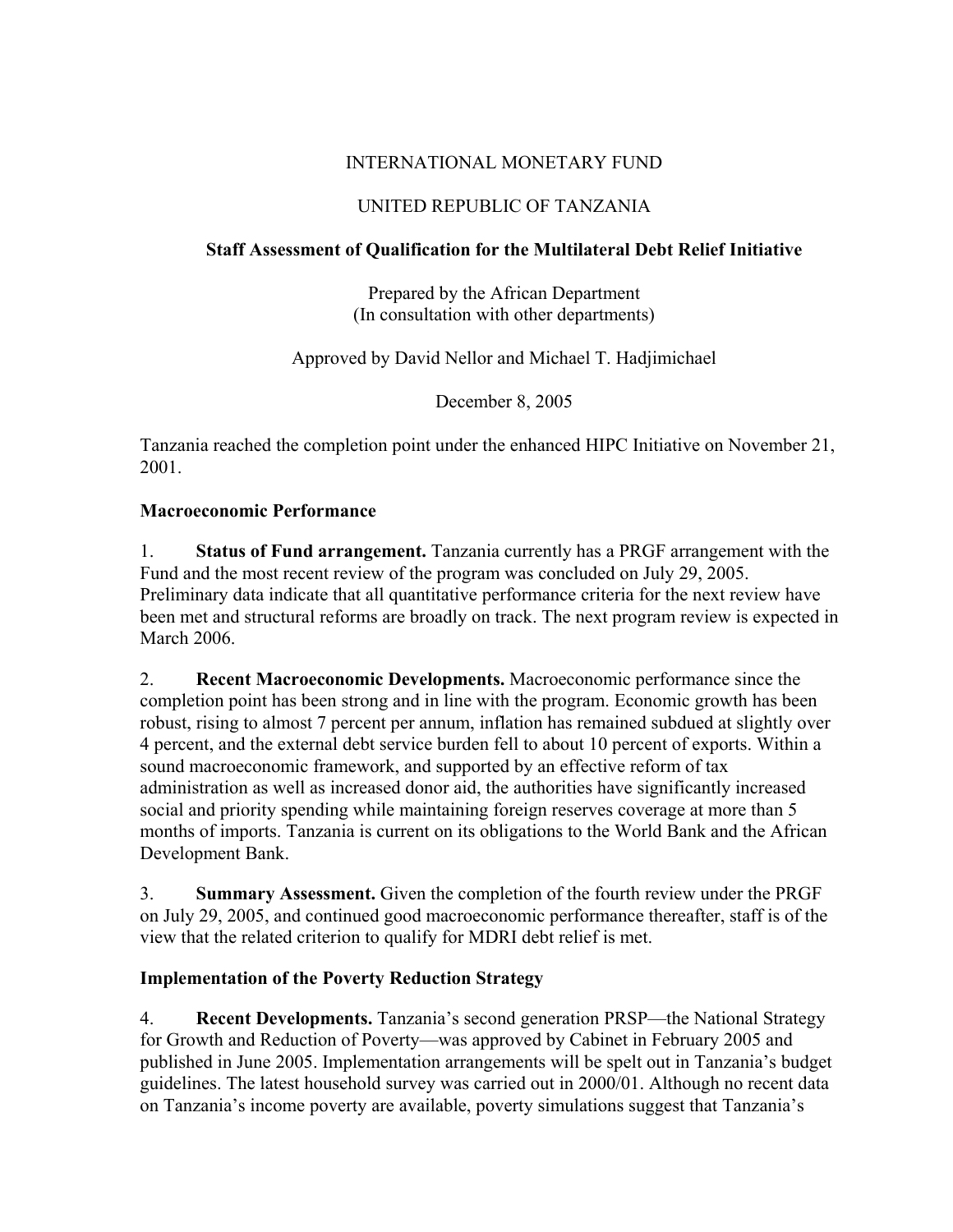recent growth performance is likely to have translated into a decline in income poverty. Regarding non-income dimensions of poverty, significant progress was made in access to primary education and the reduction of malnutrition and child mortality. The results of the Household Budget Survey as well as two annual Poverty and Human Development reports were published, providing continued analysis and monitoring of Tanzania's income and nonincome poverty. Further strengthening Tanzania's poverty data base and monitoring capacity remains a priority and Tanzania has embarked on a review of its Poverty Monitoring System.

5. **Summary Assessment.** Given the recent track record of continued satisfactory implementation of poverty reduction policies, staff is of the view that the related criterion to qualify for MDRI debt relief is met.

# **Public Expenditure Management System**

6. **Recent Developments.** Tanzania has made significant progress in the PEM reform process since the November 2001 completion point. Overall, Tanzania met 11 out of the 16 expenditure management benchmarks in the 2004 PEM Country Assessment and Action Plan review, up from 9 out of 15 in 2001. The government is building on the 2004 assessment in the area of budget execution and reporting, particularly through the extension of the Integrated Financial Management System to local governments. Government commitment to continued PEM reforms is evidenced by the adoption of a wide-ranging Public Financial Management Reform Program, which should ensure appropriate sequencing of reforms as well as ownership of the reforms. Budget formulation has been strengthened to provide more effective linkage between policy and resource allocations, continued efforts are being made to enhance internal audit and external audit functions, and the reform of the procurement system has reached the implementation stage.

7. **Summary Assessment.** Staff is of the view that the criterion on the quality of PEM systems to qualify for MDRI debt relief is met.

#### **Other**

8. Tanzania's data provision to the Fund is adequate for surveillance and program monitoring.

9. Tanzania is current on its obligations to the Fund.

#### **Overall Assessment**

10. Staff is of the view that all three criteria are met, and recommends that the Board determine that Tanzania qualifies for immediate debt relief under the MDRI.